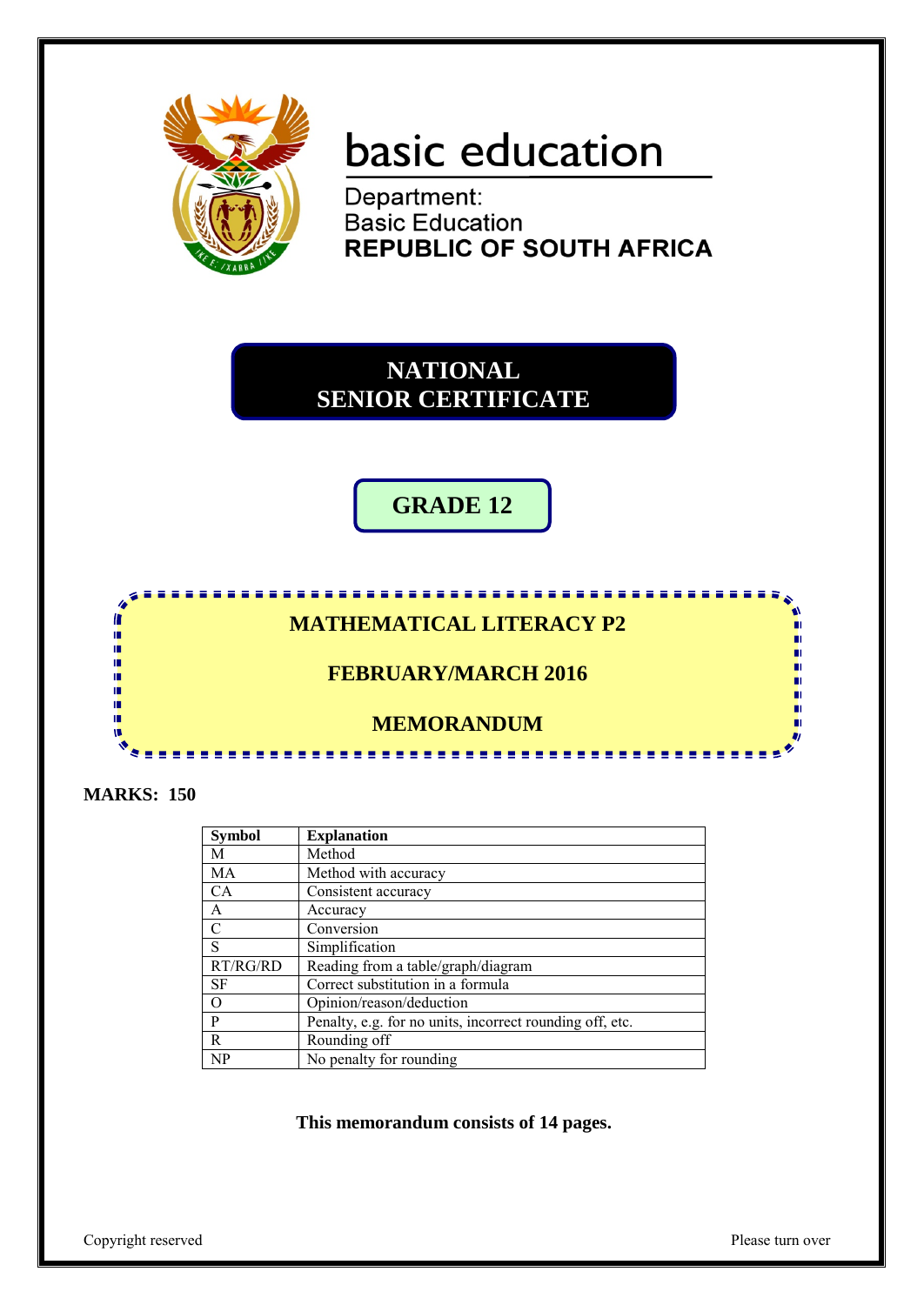|             | <b>QUESTION 1 [34 MARKS]</b>                                                                                                                                                                                                                                                                                                                   |                                                                                                               |                    |
|-------------|------------------------------------------------------------------------------------------------------------------------------------------------------------------------------------------------------------------------------------------------------------------------------------------------------------------------------------------------|---------------------------------------------------------------------------------------------------------------|--------------------|
| <b>Ques</b> | <b>Solution</b>                                                                                                                                                                                                                                                                                                                                | <b>Explanation</b>                                                                                            | <b>Level</b>       |
| 1.1.1       | $\checkmark$ A<br><b>SUBTOTAL</b><br>$\sqrt{A}$<br>$=$ R2 893,86 + R394,74 + R180 + R2 719,30 + R30,70<br>$=$ R6 218,60<br>$\checkmark$ CA<br>Calculating VAT<br>= R6 218,60 × 14% OR A = R6 218,60 × 1,14 $\sqrt{M}$<br>= R7 089,20 $\checkmark$ CA<br>$=$ R870,60 $\checkmark$ M<br>$A = R6 218,60 + R870,60$<br>$= R7089,20$<br>$\sqrt{CA}$ | 1A cost of gas<br>1A cost of gas<br>piping<br>1M adding<br>1M calculating<br><b>VAT</b><br>1CA simplification | $\mathbf{F}$<br>L2 |
| 1.1.2       | <b>OPTION 2</b><br>Total cost = R3 499,00 + R499,00 + R189,00 + R235,00<br>$\sqrt{\sqrt{M}}$<br>+ $(4 \times R3,50)$ + $(R23,50\times2)$ + $(R350,00\times3)$ + R349,00<br>= R5 882,00 $\checkmark$ CA                                                                                                                                         | (5)<br>2M for adding all<br>correct values                                                                    | $\mathbf{F}$<br>L4 |
|             | Difference in price = R7 089,20 - R5 882,00<br>$= R1 207,20$<br>$\checkmark$ CA<br>Mr Chan's estimation is NOT valid. $\checkmark$ O                                                                                                                                                                                                           | 1CA simplification<br>1CA for the<br>difference<br>10 conclusion<br>(5)                                       |                    |
| 1.1.3       | The brand of the gas stove.<br>$\sqrt{6}$<br>OR<br>No time to shop around. $\sqrt{\smash[b]{6}}$<br><b>OR</b><br>The company will install the stove. $\checkmark$ O<br><b>OR</b><br>Reputable dealer $\checkmark$ O<br><b>OR</b><br>$\sqrt{0}$<br>After sales service<br><b>OR</b>                                                             | 2O (any suitable<br>answer)                                                                                   | $\mathbf{F}$<br>L4 |
|             | $\sqrt{Q}$<br>Any suitable answer                                                                                                                                                                                                                                                                                                              | (2)                                                                                                           |                    |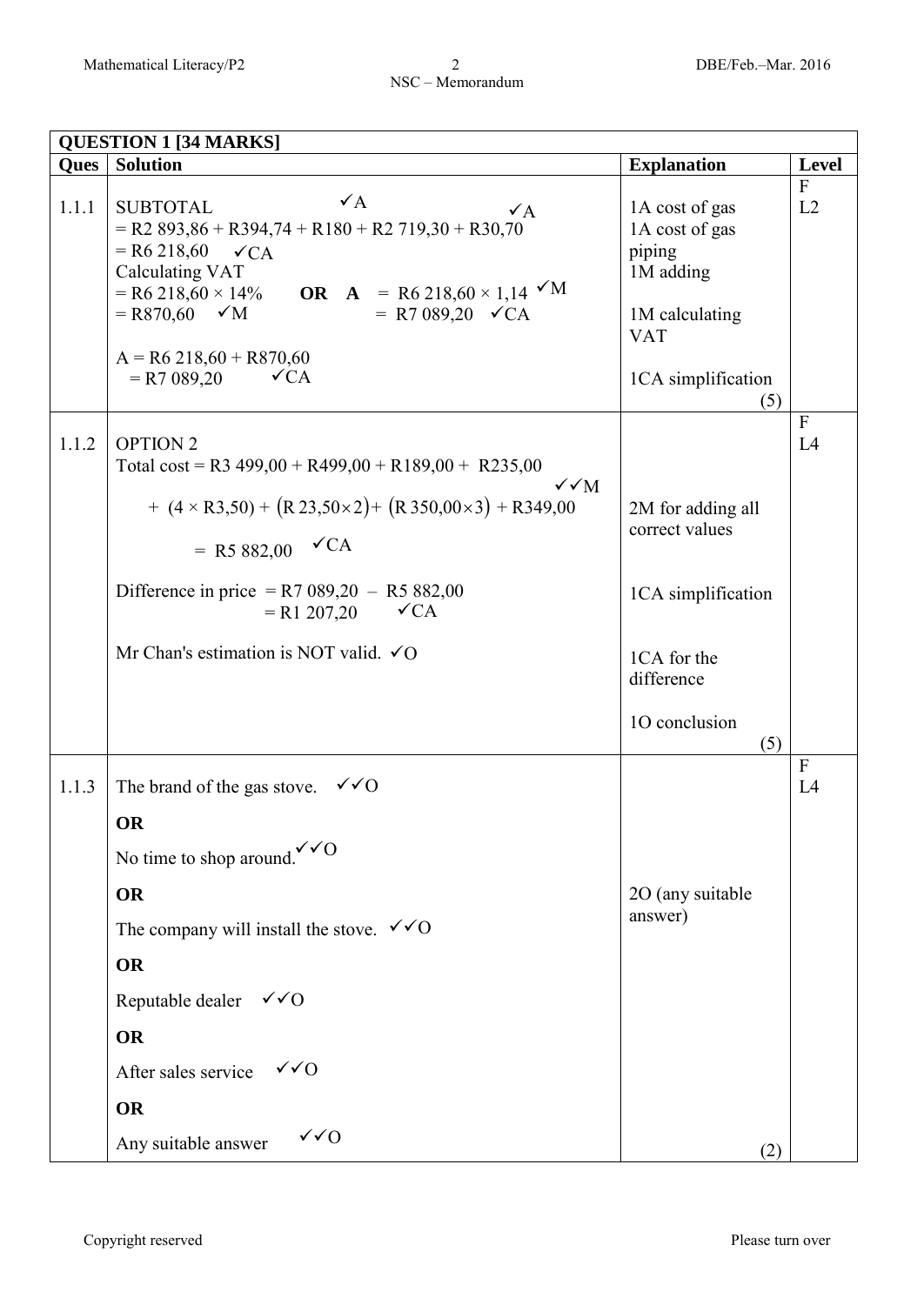| <b>Ques</b> | <b>Solution</b>                                                                                                               | <b>Explanation</b>                               | <b>Level</b>        |
|-------------|-------------------------------------------------------------------------------------------------------------------------------|--------------------------------------------------|---------------------|
| 1.2.1       | Length $=$ 5 bottles<br>$\sqrt{M}$<br>Width $= 2$ bottles                                                                     | 1M for number of                                 | M<br>L2             |
|             | $Height = 2 bottles$                                                                                                          | bottles per<br>dimension                         |                     |
|             | Number of bottles in cage = $5 \times 2 \times 2 = 20$ bottles $\checkmark$ CA                                                | 1CA total number<br>of bottles<br>(2)            |                     |
| 1.2.2       | Length of shelve = 10 mm $\times$ 6 + 314 mm $\times$ 5<br>$= 60$ mm + 1 570 mm<br>$\sqrt{M}$<br>$= 1.630$ mm $\checkmark$ CA | 1M adding correct<br>lengths<br>1CA total length | M<br>L <sub>3</sub> |
|             | Width of shelve = 10 mm $\times$ 3 + 314 mm $\times$ 2<br>$\sqrt{M}$<br>$=$ 30 mm + 628 mm<br>$= 658$ mm $\checkmark$ CA      | 1M adding correct<br>widths<br>1CA total width   |                     |
|             | $\sqrt{C}$<br>Length of sheet of metal = $3,4$ m = $3,400$ mm                                                                 | 1C conversion to<br>mm                           |                     |
|             | Width of sheet of metal = $2,1$ m = $2,100$ mm                                                                                |                                                  |                     |
|             | $\sqrt{CA}$<br>Lengthwise by lengthwise $= 2$ shelve lengths                                                                  | 1CA number of<br>lengths                         |                     |
|             | $\sqrt{CA}$<br>Width wise by width wise $=$ 3 shelve widths                                                                   | 1CA number of<br>widths                          |                     |
|             | Total number of shelves = $2 \times 3$<br>$\sqrt{CA}$<br>$= 6$ shelves                                                        |                                                  |                     |
|             |                                                                                                                               | 1CA number of<br>shelves<br>(8)                  |                     |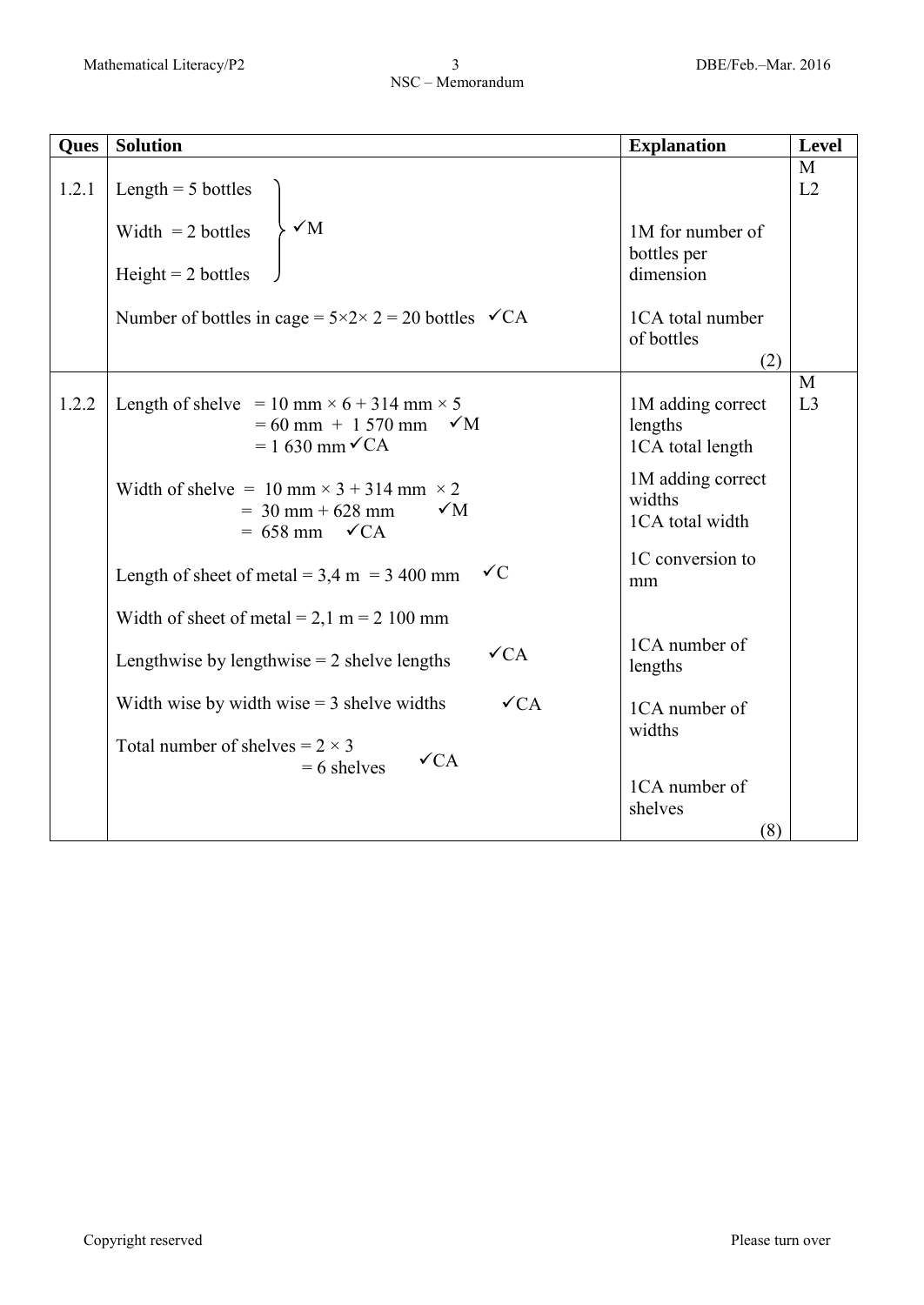| <b>Ques</b> | <b>Solution</b>                                                                                                                                                                                                                                                                      | <b>Explanation</b>                                                        | Level              |
|-------------|--------------------------------------------------------------------------------------------------------------------------------------------------------------------------------------------------------------------------------------------------------------------------------------|---------------------------------------------------------------------------|--------------------|
| 1.3.1       | Tax rebate reduces the tax payable $\checkmark$ O                                                                                                                                                                                                                                    | 20 reason                                                                 | $\mathbf{F}$<br>L4 |
|             | Medical aid credit reduces the amount of tax to be paid. $\checkmark$ of O                                                                                                                                                                                                           | 20 reason<br>(4)                                                          |                    |
| 1.3.2       | Taxable income = $R742000$<br>Tax in 2015/2016<br>$\sqrt{RT}$<br>$\sqrt{MA}$<br>Tax payable = R208 587 + 41% of $(R742 000 - R701 300)$ -<br>R13 257 – $12 \times (2 \times R270 + 3 \times R181)$ $\checkmark$ MA<br>$=$ R208 587 + 41% of (R40 700) – R13 257 – 12 × (R540 + R543) | 1RT tax bracket<br>1MA correct values<br>1MA correct values<br>subtracted | $\mathbf{F}$<br>L4 |
|             | $=$ R208 587 + R16 687 – R13 257 – R12 996 $\checkmark$ CA<br>$=$ R199 021 $\checkmark$ CA                                                                                                                                                                                           | 1CA simplification<br>1CA total                                           |                    |
|             | Tax in 2014/2015<br>$TI = R195 212 + 40\%$ of $(R742 000 - R673 100) - R12 726 - 12$<br>$\times$ (2 $\times$ R257 + 3 $\times$ R172)<br>$=$ R195 212 + 40% of (R68 900) – R12 726 – 12 × (R514 + R516)                                                                               |                                                                           |                    |
|             | $=$ R195 212 + R27 560 – R12 726 – R12 360 $\checkmark$ CA<br>$=$ R197686 $\checkmark$ CA<br>$\sqrt{O}$                                                                                                                                                                              | 1CA simplification<br>1CA total                                           |                    |
|             | The statement is NOT valid, the increase is R1 335,00.                                                                                                                                                                                                                               | 10 deduction<br>(8)                                                       |                    |
|             |                                                                                                                                                                                                                                                                                      | [34]                                                                      |                    |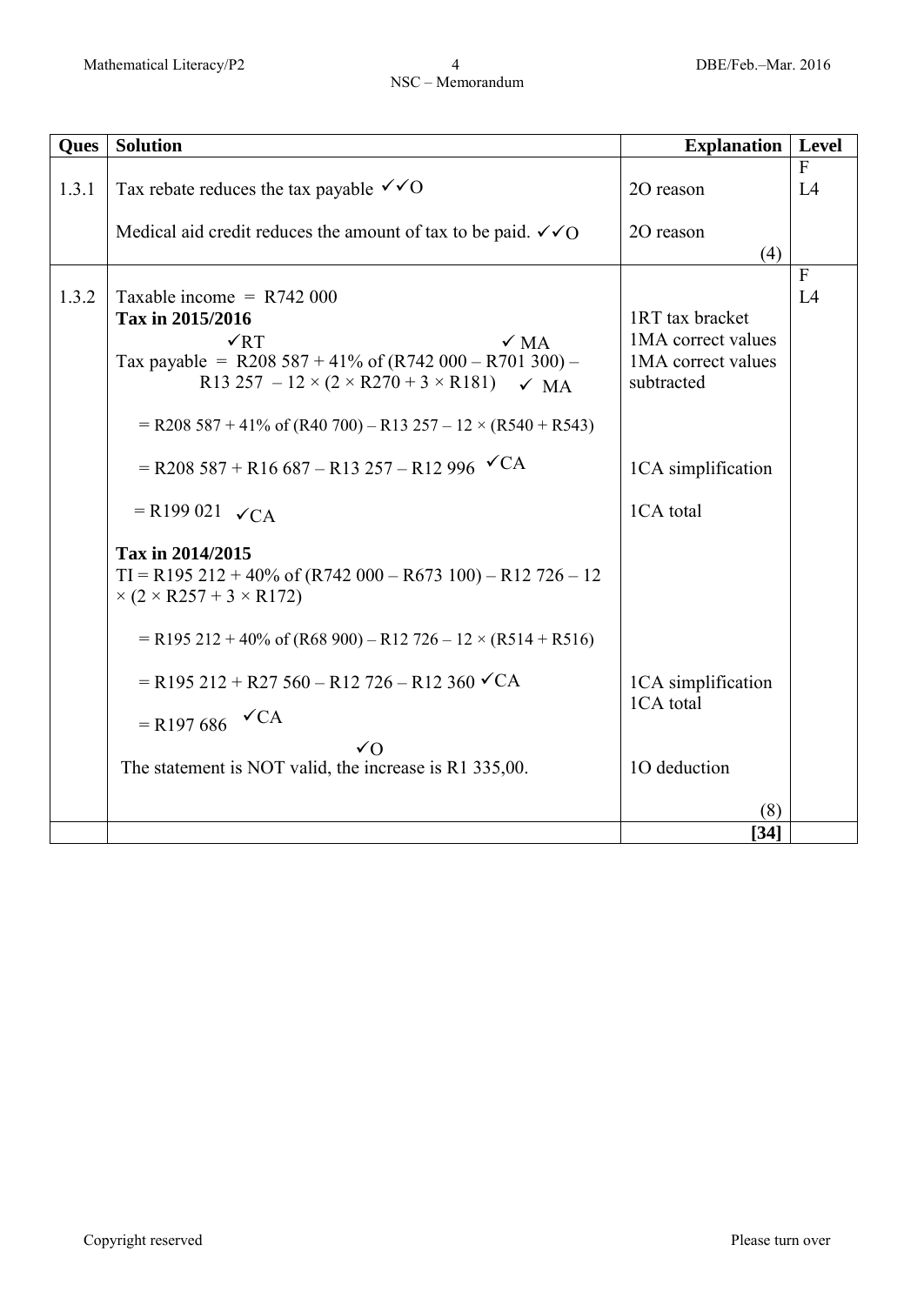| <b>QUESTION 2 [28 MARKS]</b> |                                                                                                                                                                                                                                                                                                                                                 |                                                                                                        |                    |
|------------------------------|-------------------------------------------------------------------------------------------------------------------------------------------------------------------------------------------------------------------------------------------------------------------------------------------------------------------------------------------------|--------------------------------------------------------------------------------------------------------|--------------------|
| <b>Ques</b>                  | <b>Solution</b>                                                                                                                                                                                                                                                                                                                                 | <b>Explanation</b>                                                                                     | Level              |
| 2.1.1(a)                     | July salary for a worker on Wage Rate A<br>$=$ R11 000 $\times$ 7% + R11 000<br>$\times$ M<br>$\checkmark$ CA<br>$=$ R770 + R11 000<br>$=$ R11 770 $\checkmark$ CA                                                                                                                                                                              | 1M Calculating the<br>7% increase<br>1CA calculating<br>salary after increase<br>1CA simplification    | $\mathbf{F}$<br>L3 |
|                              | Daily earnings = R11 770 $\times$ 12 ÷ 365<br>$=$ R 386, 9589041 $\checkmark$ CA<br>Earnings lost after 28 days = R386, 9589041 $\times$ 28<br>$\checkmark$ CA<br>$=$ R10 834,85                                                                                                                                                                | 1M calculating<br>daily rate<br>1CA multiplying by<br>28<br>1CA calculating<br>loss of earnings<br>(6) |                    |
| 2.1.1(b)                     | $\sqrt{0}$<br>Workers bills will not be paid./Unpaid bills accumulate interest<br>adding to debt<br><b>OR</b><br>$\sqrt{Q}$<br>Take a long time to make up the money lost due to a strike.<br><b>OR</b><br>Workers can become unemployed if the company closes its<br>doors due to a prolonged strike.<br>$\sqrt{0}$<br><b>OR</b><br>$\sqrt{0}$ | 20 for any correct<br>reason                                                                           | $\mathbf{F}$<br>L4 |
|                              | Workers can be retrenched due to loss of business.                                                                                                                                                                                                                                                                                              | (2)                                                                                                    |                    |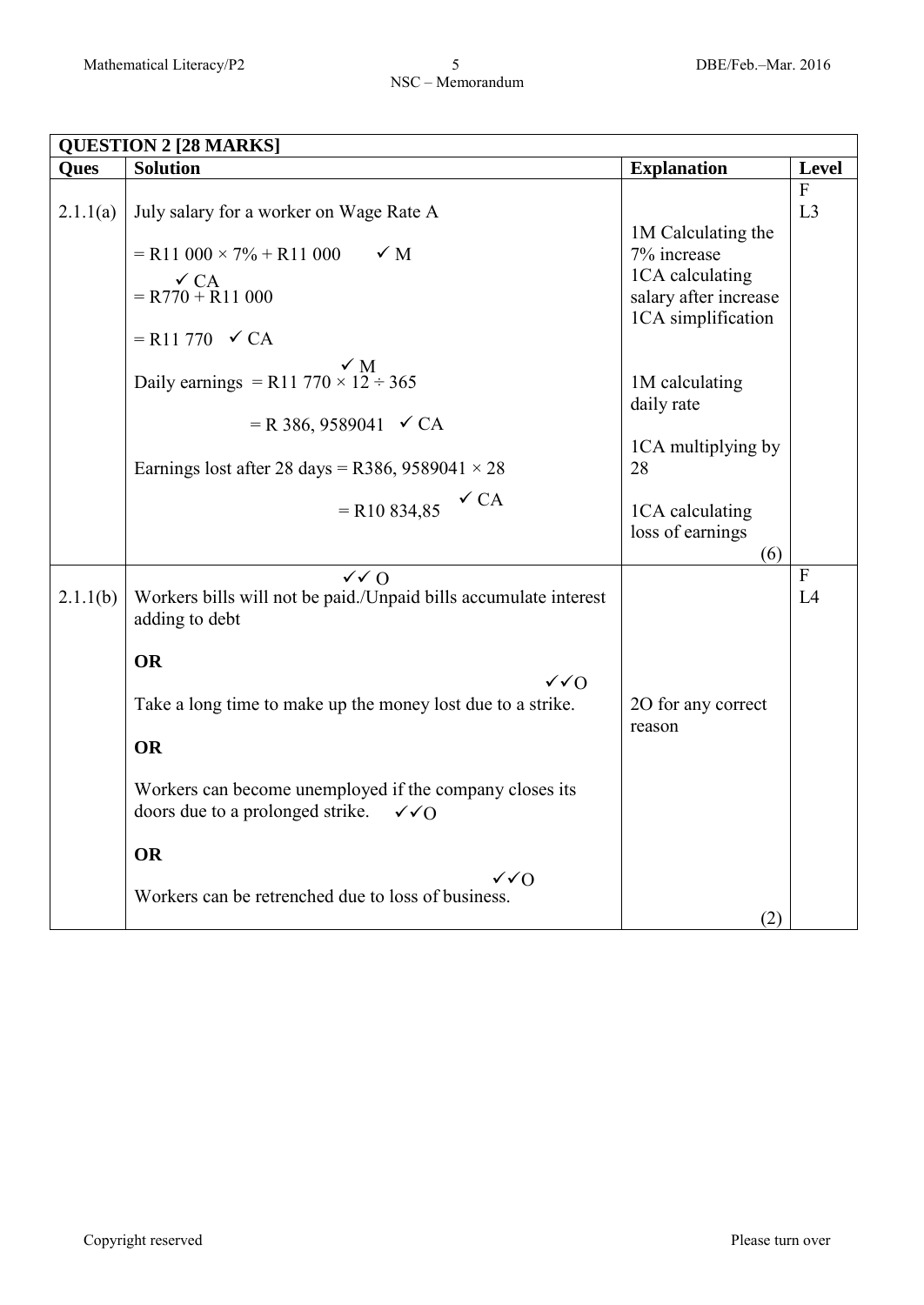| Ques  | <b>Solution</b>                                                             | <b>Explanation</b>                                  | Level              |
|-------|-----------------------------------------------------------------------------|-----------------------------------------------------|--------------------|
| 2.1.2 | Pay at the end of July if not on strike                                     |                                                     | $\mathbf{F}$<br>L4 |
|       | $\sqrt{MA}$<br>$=$ R6 000 + R6 000 $\times$ 8%                              | 1M calculating<br>salary increase if                |                    |
|       | $=$ R6 000 + R480                                                           | not on strike                                       |                    |
|       | $\checkmark$ CA<br>$=$ R6 480,00                                            | 1CA calculating<br>new salary                       |                    |
|       | Lost income due to 28 day strike                                            |                                                     |                    |
|       | $=$ R6 480 $\times$ 12 $\div$ 365 $\times$ 28                               |                                                     |                    |
|       | $= R213,04 \times 28$                                                       |                                                     |                    |
|       | $=$ R5 965,15 $\checkmark$ CA                                               | 1CA calculating<br>loss in income for<br>28 days of |                    |
|       | Gain in increase after strike                                               | striking                                            |                    |
|       | $=$ R6 000 $\times$ 2%                                                      | 1CA calculating                                     |                    |
|       | $= R120 \quad \checkmark$ CA                                                | diff in increase if<br>on strike                    |                    |
|       | Salary gained from end July 2014 till end of June 2014<br>$= 120 \times 11$ |                                                     |                    |
|       | $= R1 320,00$ $\checkmark$ CA                                               | 1CA calculating<br>gained salary                    |                    |
|       | No, he will not be able to cover the loss. $\checkmark$ O                   | 10 Conclusion<br>(6)                                |                    |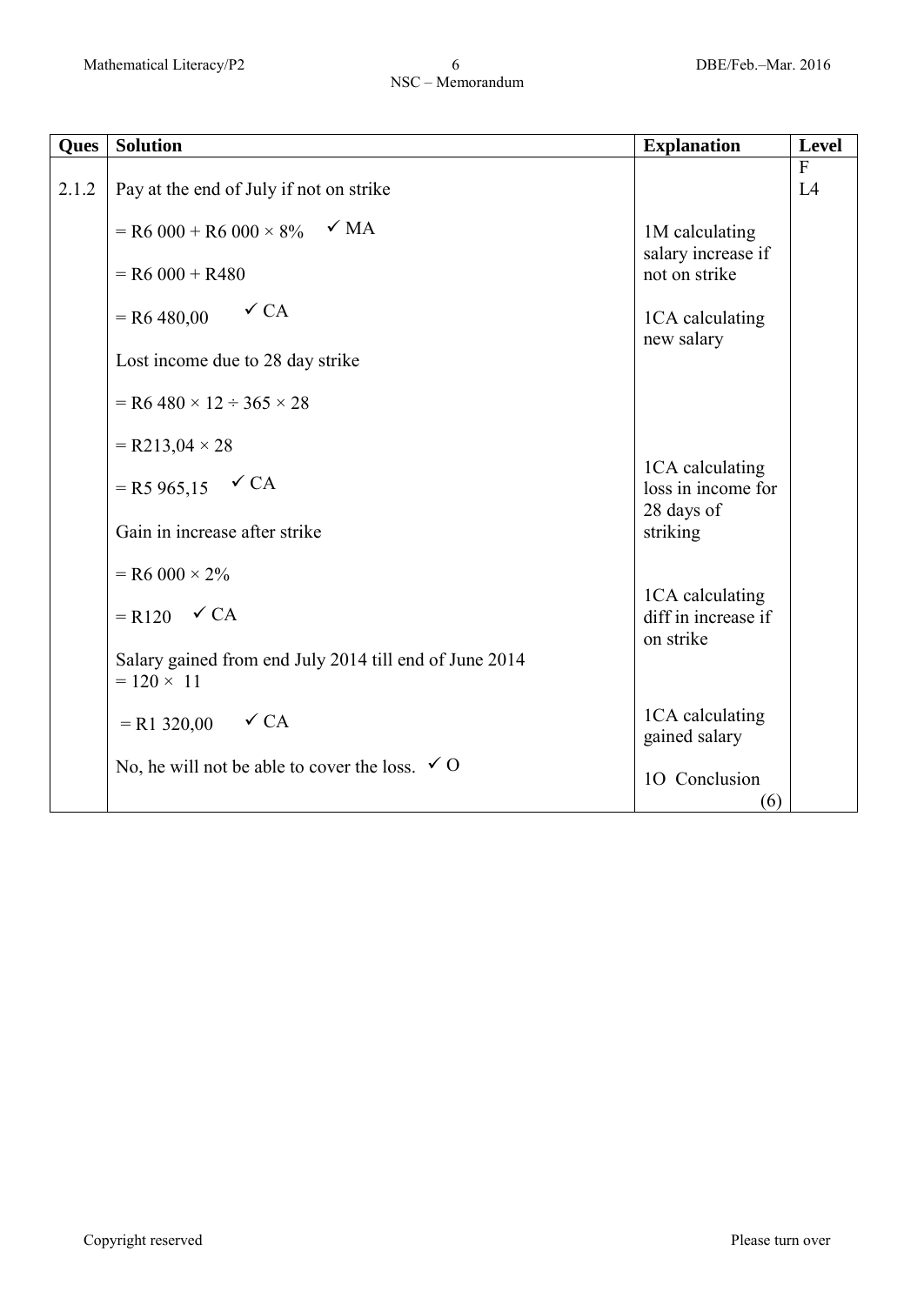| <b>Ques</b> | <b>Solution</b>                                                           | <b>Explanation</b>            | <b>Level</b> |
|-------------|---------------------------------------------------------------------------|-------------------------------|--------------|
| 2.2.1       | $\sqrt{O}$<br>No change in employment.                                    | 20 interpretation             | D<br>L4      |
|             | <b>OR</b>                                                                 |                               |              |
|             | $\sqrt{0}$                                                                |                               |              |
|             | Employment numbers remain the same.                                       | (2)                           |              |
| 2.2.2       | $\sqrt{\sqrt{A}}$<br>The year 2009                                        | 1A reading correct<br>year.   | DH<br>L3     |
|             | Number of jobs lost                                                       | 2RT reading correct           |              |
|             | $\sqrt{\sqrt{RT}}$<br>$= 153000 + 259000 + 527000 - 143000$               | values from table             |              |
|             | $= 796000 \quad \checkmark$ CA                                            | 1CA simplification            |              |
|             |                                                                           | (5)                           |              |
| 2.2.3       | $\sqrt{RT}$<br>The year $2011$                                            | 1RT stating the               | DH<br>L3     |
|             |                                                                           | correct years 2011            |              |
|             | All four quarters were positive improvement was experienced               | and 2013                      |              |
|             |                                                                           |                               |              |
|             | 2011:                                                                     |                               |              |
|             | $\sqrt{MA}$                                                               |                               |              |
|             | $\frac{5+18+197+218}{2}$                                                  | 1MA adding all<br>scores      |              |
|             | $4 \checkmark M$                                                          | 1M dividing by 4              |              |
|             | $= 109.5$ thousand                                                        |                               |              |
|             | $= 109500$<br>$\checkmark$ CA                                             | 1CA calculating the           |              |
|             |                                                                           | mean                          |              |
|             |                                                                           | (4)                           |              |
|             |                                                                           |                               | DH           |
| 2.2.4       | Number of people                                                          |                               | L3           |
|             | $\checkmark$ A<br>$\times$ M<br>$= 15000000 - (141000 + 344000 + 133000)$ | 1 A reading correct<br>values |              |
|             | $= 15000000 - 618000$                                                     | 1M subtracting                |              |
|             |                                                                           |                               |              |
|             | $\checkmark$ CA<br>$= 14382000$                                           | 1CA simplification            |              |
|             |                                                                           | (3)                           |              |
|             |                                                                           | $[28]$                        |              |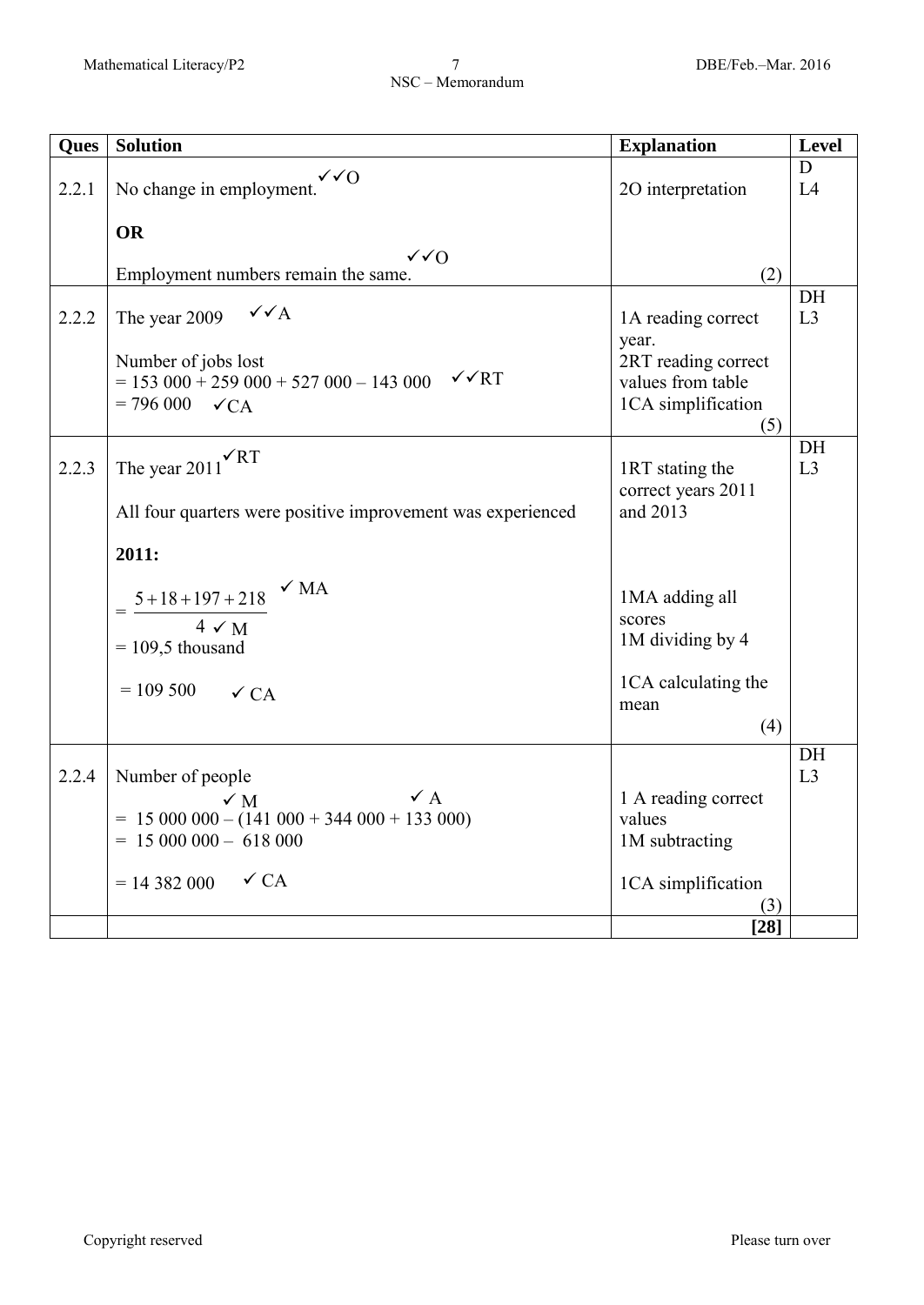| <b>QUESTION 3 [37 MARKS]</b> |                                                                                                                                                                                                                                                                                                                                                                         |                                                                                         |                    |
|------------------------------|-------------------------------------------------------------------------------------------------------------------------------------------------------------------------------------------------------------------------------------------------------------------------------------------------------------------------------------------------------------------------|-----------------------------------------------------------------------------------------|--------------------|
| Ques                         | <b>Solution</b>                                                                                                                                                                                                                                                                                                                                                         | <b>Explanation</b>                                                                      | <b>Level</b>       |
| 3.1.1                        | $\checkmark\checkmark$ A<br>71                                                                                                                                                                                                                                                                                                                                          | 2A correct<br>number of seats<br>(2)                                                    | <b>MP</b><br>L2    |
| 3.1.2                        | Ratio of Business class seats to Economy seats<br>$= 26 : 80 \checkmark$ A $\checkmark$ A<br>$= 13 : 40 \sqrt{CA}$                                                                                                                                                                                                                                                      | 1A counting 26<br>1A counting 80<br>1CA simplified<br>ratio<br>(3)                      | <b>MP</b><br>L2    |
| 3.1.3                        | $\sqrt{0}$<br>$\sqrt{0}$<br>Get up turn left walk down the aisle to the galley/kitchen.<br>٠<br>$\sqrt{0}$<br>✓∩<br>Turn right, walk to the next aisle/pass the galleys and turn left.<br>$\bullet$<br>Walk straight down this aisle till row 38, his friend is on his<br>$\bullet$<br>$\sqrt{0}$<br>right hand side.<br><b>OR</b>                                      | 10 turn left<br>1O galley<br>10 turn right<br>10 turn left<br>10 right hand<br>side.    | <b>MP</b><br>L2    |
|                              | $\sqrt{0}$<br>$\sqrt{0}$<br>Get up turn left walk down the aisle past the galley/kitchen<br>٠<br>Continue straight and pass the toilets at the rear, turn right<br>$\bullet$<br>$\sqrt{0}$<br>Walk to the next aisle and turn right<br>$\bullet$<br>Walk straight to the second row from the back and the friend<br>$\bullet$<br>$\sqrt{0}$<br>is on his left hand side | 10 turn left<br>1O galley<br>10 turn right<br>10 turn right<br>1O left hand side<br>(5) |                    |
| 3.1.4                        | $\checkmark$ A<br>Probability = $\frac{9}{26} \times 100\%$<br>$= 34,62\%$ $\check{C}A$                                                                                                                                                                                                                                                                                 | 1A numerator<br>1A denominator<br>1CA percentage<br>(3)                                 | $\mathbf{P}$<br>L2 |
| 3.1.5                        | $\sqrt{6}$<br>The comfort due to space or types of seat<br><b>OR</b><br>Better on-board services received. $\checkmark$ O<br><b>OR</b><br>$\sqrt{}$<br>More luggage allowed<br><b>OR</b><br>Any suitable answer                                                                                                                                                         | 20 reason<br>(2)                                                                        | <b>MP</b><br>L4    |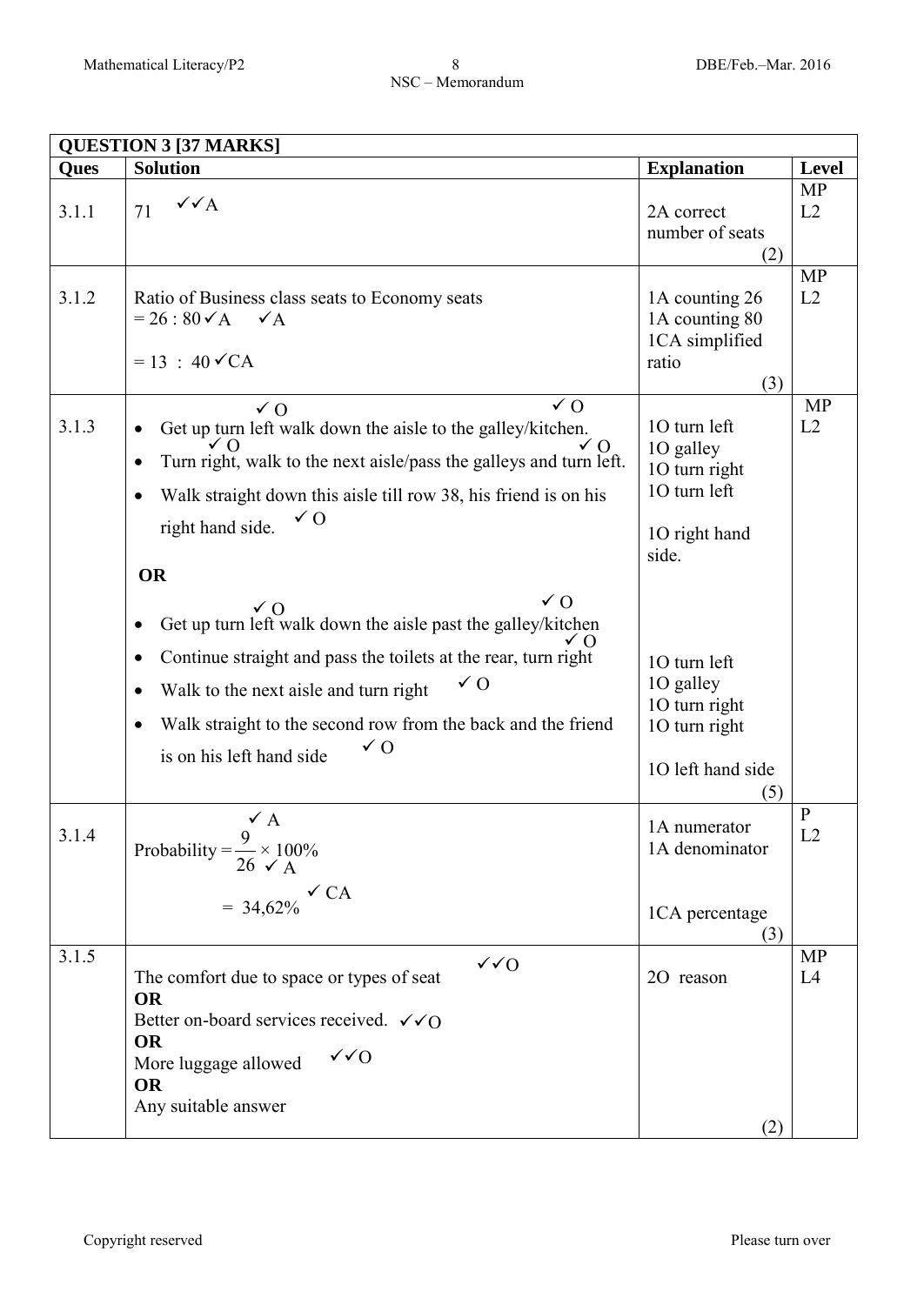| Ques  | <b>Solution</b>                                                                                                        | <b>Explanation</b>                                                                      | <b>Level</b>             |
|-------|------------------------------------------------------------------------------------------------------------------------|-----------------------------------------------------------------------------------------|--------------------------|
| 3.2   | Distance in km = $\frac{5222,086}{0,6215}$ km = 8 402 km $\checkmark$ C                                                | 1C to km                                                                                | M<br>L3                  |
|       | $\checkmark$ A<br>Time taken = $24 h - 17h14min + 4h11min$                                                             | 1A correct time                                                                         |                          |
|       | $\checkmark$ C<br>Time = $10,95$ hrs<br>$\checkmark$ CA                                                                | 1C converting to<br>hr                                                                  |                          |
|       | Speed = $\frac{8402}{10,95}$ km/h = 767,31 km/h<br>Speed in knots = $\frac{767,31}{1,852}$ = 414,31<br>$\checkmark$ CA | 1M substitution<br>1CA speed<br>1CA speed in<br>knots<br>(6)                            |                          |
| 3.3.1 | A = \$175 000 ÷250 $\times$ M OR A = $\frac{$79,500 - 27,000}{$75}$<br>$\checkmark$ CA<br>$= 700$ belts                | 1M dividing by<br>250<br>1CA<br>simplification                                          | $\mathbf{F}$<br>L2<br>L3 |
|       | $B = $27\,000 + $75 \times 800$ $\checkmark M$<br>$= $87\,000$ $\checkmark$ CA<br>$C = $250 \times 400$                | 1M adding<br>US\$27 000 and<br>multiplying by<br><b>US\$75</b><br>1CA<br>simplification |                          |
|       | $=$ \$100 000 $\checkmark$ CA                                                                                          | 1A value<br>(5)                                                                         |                          |
| 3.3.2 | $\checkmark$ A<br>$\vee$ A<br>Income = $$250 \times 800$ + $$175 \times 1000$<br>$= $375\,000 \,$ $\checkmark$ CA      | 1A income from<br>belts<br>1A income from<br>T-shirts<br>1CA<br>simplification<br>(3)   | $\mathbf{F}$<br>L2       |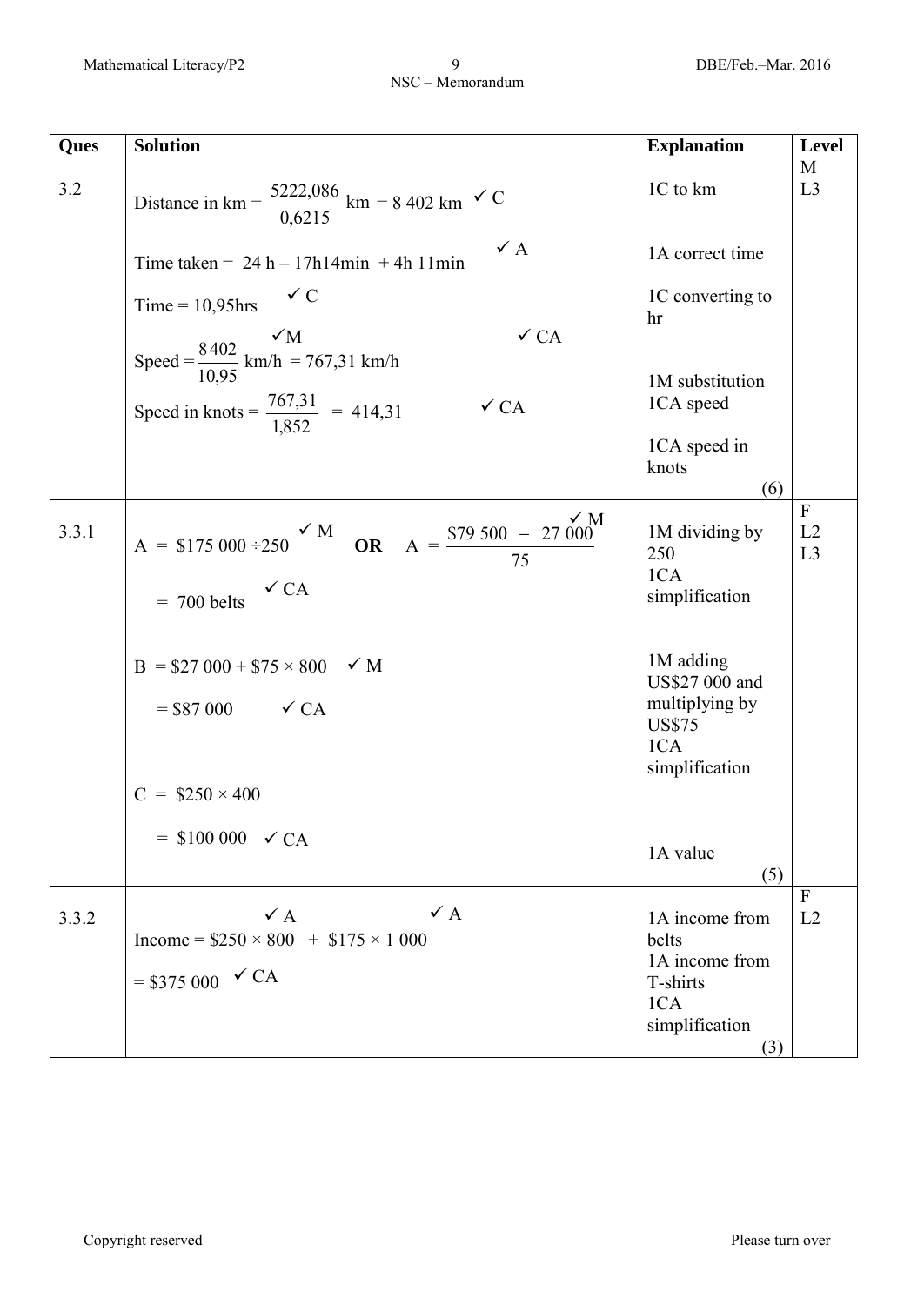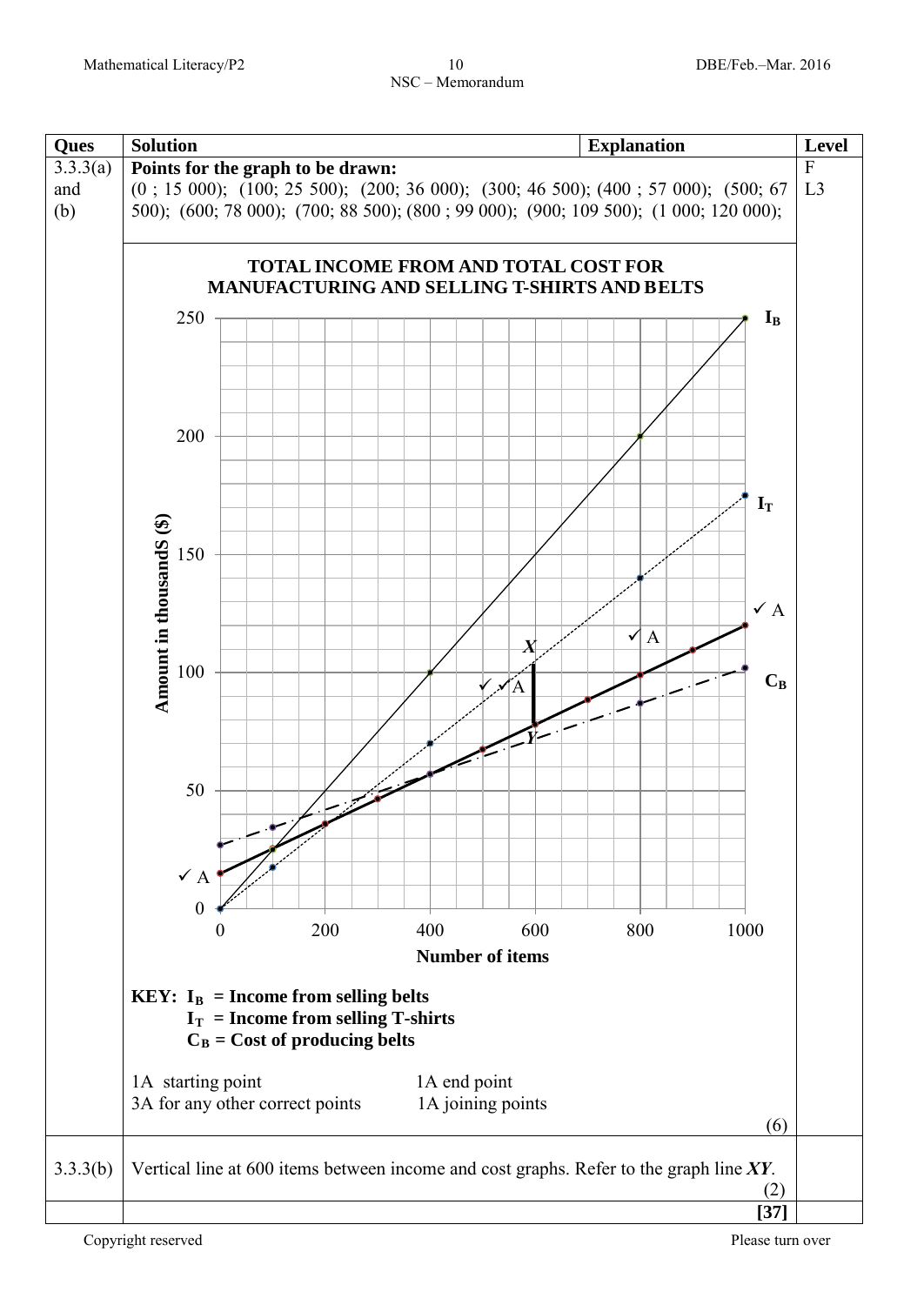|             | <b>QUESTION 4 [29 MARKS]</b>                                                                                                                                                                                                                          |                                                                                                                                   |                    |  |
|-------------|-------------------------------------------------------------------------------------------------------------------------------------------------------------------------------------------------------------------------------------------------------|-----------------------------------------------------------------------------------------------------------------------------------|--------------------|--|
| <b>Ques</b> | <b>Solution</b>                                                                                                                                                                                                                                       | <b>Explanation</b>                                                                                                                |                    |  |
| 4.1.1       | $\sqrt{RT}$<br>46% of 538 421 = 247 674 $\checkmark$ A<br>$\mathbf{v}$ A<br>The closest is Gauteng with 246 989.                                                                                                                                      | 1RT reading data<br>from table<br>1A calc. percentage<br>1A province                                                              | DH<br>L2           |  |
|             | <b>OR</b>                                                                                                                                                                                                                                             |                                                                                                                                   |                    |  |
|             | $\sqrt{RT}$<br>$\checkmark$ A<br>Gauteng = $\frac{246989}{538421}$ × 100% = 45,87%<br>Gauteng.<br>$\checkmark$ A                                                                                                                                      | 1RT reading data<br>from table<br>1A calc. percentage<br>1A province<br>(3)                                                       |                    |  |
| 4.1.2       | $\checkmark$ A<br>P(teacher from EC) = $\frac{61260}{225}$<br>$\checkmark$ M<br>390 608<br>$= 0.1568$<br>$\approx 0.16$ OR 15,68%                                                                                                                     | 1A number of<br>teachers<br>1M probability<br>(2)                                                                                 | $\mathbf{P}$<br>L3 |  |
| 4.1.3       | $\checkmark$ M<br>Total number of learners = $9 \times 1346335$<br>$= 12117015 \checkmark$ CA<br>$A = 12117015 - (1889307 + 656408 + 1944486 + 2831311)$<br>$+1$ 034 151 + 284 908 + 784 184 + 1 026 744)<br>$A = 12117015 - 10451499$ $\checkmark$ M | 1M multiplying<br>1CA simplification<br>1A adding all<br>correct values<br>1M subtracting<br>correct values<br>1CA the value of A | DH<br>L2<br>L3     |  |
|             | $= 1665516 \checkmark$ CA                                                                                                                                                                                                                             | (5)                                                                                                                               |                    |  |
| 4.1.4       | Public School's teacher-pupil ratio<br>$\checkmark$ M<br>390 608 : 12 117 015 $\times$ M<br>1:31,0209 $\checkmark$ CA                                                                                                                                 | 1M correct values<br>used<br>1M concept of ratio<br>1CA simplified ratio                                                          | DH<br>L4           |  |
|             | <b>Independent Schools</b><br>$\checkmark$ M<br>34 482: 538 421<br>1:15,6145<br>$\checkmark$ CA<br>$\sqrt{0}$<br>The educator's statement is valid.                                                                                                   | 1M correct values<br>and ratio<br>1CA simplified ratio<br>10 correct<br>deduction<br>(6)                                          |                    |  |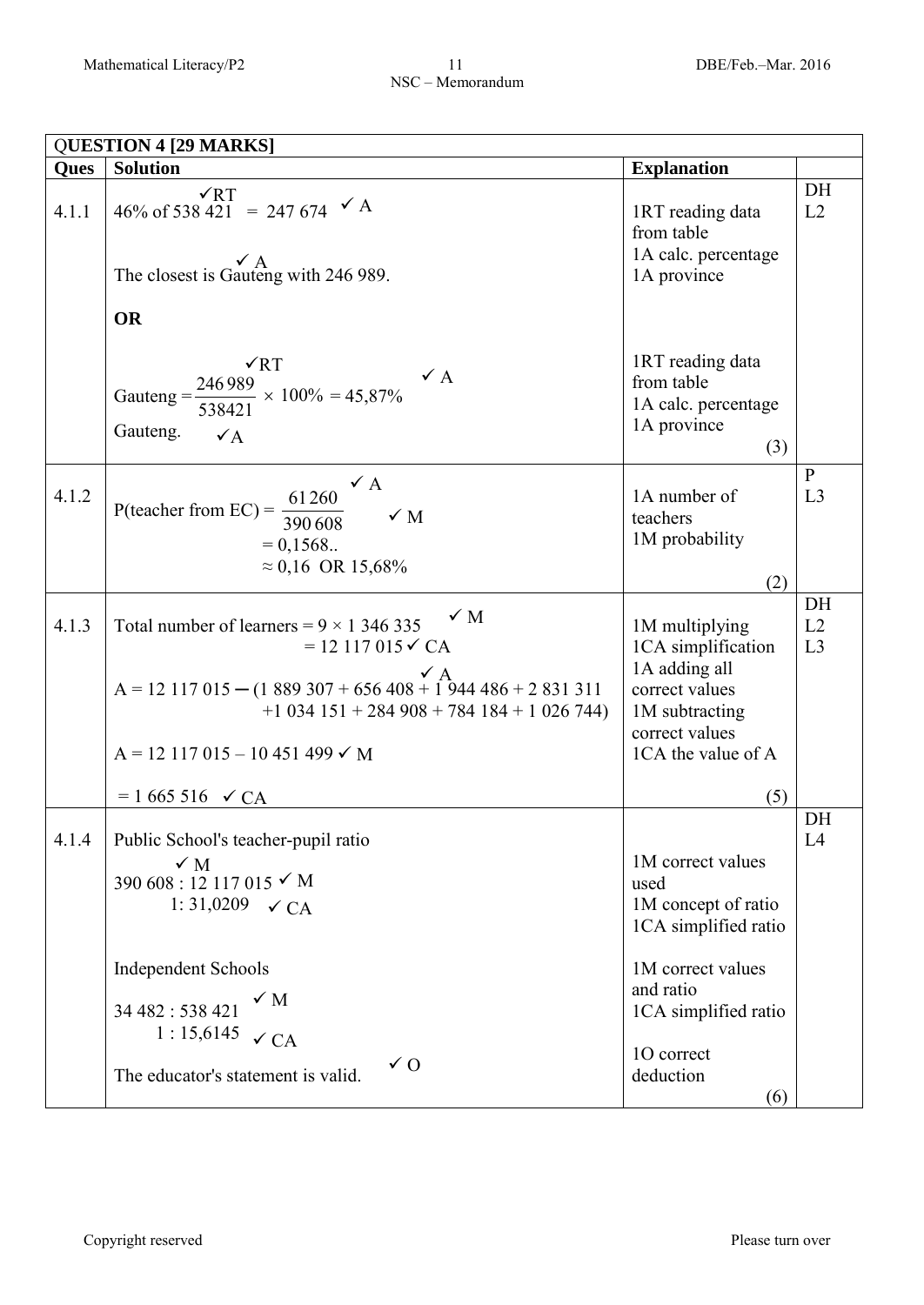| Ques  | <b>Solution</b>                                                                                                  | <b>Explanation</b>                    | <b>Level</b>    |
|-------|------------------------------------------------------------------------------------------------------------------|---------------------------------------|-----------------|
| 4.1.5 | Learners' population increase every year $\checkmark \checkmark$ O                                               | 2O reason                             | DH<br>L4        |
|       | <b>OR</b>                                                                                                        | 20 Reason                             |                 |
|       | Learners transfer out of special schools to ordinary schools $\checkmark$ O                                      | (2)                                   |                 |
| 4.2.1 | $R530 \times 672290 \times 12 = R4275764400,00. \checkmark$ A                                                    | 1M multiplying<br>2A solution<br>(3)  | DH<br>L2        |
| 4.2.2 | $\mathbf{v}$ A<br>KZN with highest:                                                                              | 1A correct province                   | DH<br>L3        |
|       | 2014/2015:<br>$\sqrt{M/A}$<br>$2901697 - 2866570$<br>$- \times 100\%$<br>2 866 570                               | 1M/A calculation                      |                 |
|       | $= 1,2254%$<br>$\checkmark$ CA<br>$\approx 1,23\%$                                                               | 1CA percentage<br>(3)                 |                 |
| 4.3   | Length of table = $1,75$ m<br>Half the length of the table = 1,75 m $\div 2 = 0.875$ m<br>If scale $1:8$ is used | 1A calculating half<br>the table size | <b>MP</b><br>L4 |
|       | $\checkmark$ M<br>Length of model = $7,5$ m $\div 8 \times 1$<br>$= 0.9375 \text{ m}$ $\checkmark$ CA            | 1M using the scale                    |                 |
|       | 0,9375 m will not fit on the actual table.<br>$\sqrt{0}$<br>Therefor the scale of 1 : 8 will NOT be suitable.    | 1CA calculating<br>modal length       |                 |
|       |                                                                                                                  | 2O deduction<br>(5)                   |                 |
|       |                                                                                                                  | $[29]$                                |                 |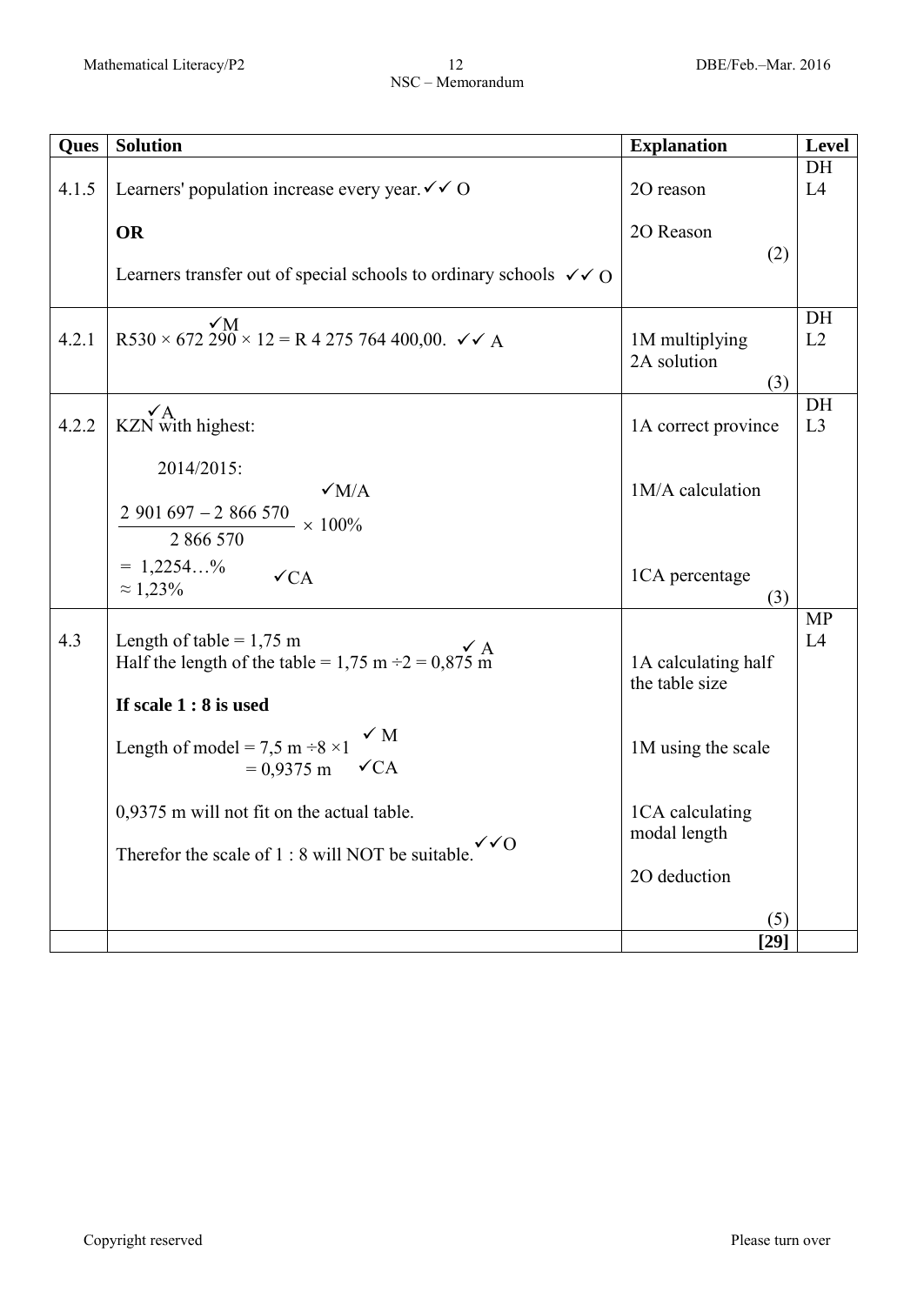| <b>QUESTION 5 [22 MARKS]</b> |                                                                                                                                                                                |                                             |         |
|------------------------------|--------------------------------------------------------------------------------------------------------------------------------------------------------------------------------|---------------------------------------------|---------|
| Ques                         | <b>Solution</b>                                                                                                                                                                | <b>Explanation</b>                          |         |
| 5.1.1                        | Volume of a cylinder $= \pi \times (radians)^2 \times height$                                                                                                                  |                                             | M<br>L3 |
|                              | $\checkmark$ SF<br>$60m^3$ = 3,142 × (radius) <sup>2</sup> × 7,35 m                                                                                                            | 1S substituting                             |         |
|                              | $\text{(radius)}^2 = \frac{60 \text{ m}^3}{3,142 \times 7,35 \text{ m}}$ $\checkmark$ M                                                                                        | 1M changing the<br>subject                  |         |
|                              | $= 2,598111173 \text{ m}^2$                                                                                                                                                    |                                             |         |
|                              | radius = $\sqrt{2,598111173}$ $\checkmark$ M                                                                                                                                   | 1M square root                              |         |
|                              | = 1,611865743 m $\checkmark$ CA                                                                                                                                                | 1CA radius                                  |         |
|                              | diameter = 1,611865743 m $\times$ 2                                                                                                                                            |                                             |         |
|                              | $= 3,223731486$ m $\checkmark$ CA                                                                                                                                              | 1CA diameter<br>(5)                         |         |
| 5.1.2                        | Total capacity = $4 \times 60$ m <sup>3</sup> $\checkmark$ M<br>$= 240 \text{ m}^3$<br>$= 240000 \text{ }\ell \quad \checkmark C$                                              | 1M multiplying<br>1C convert to $\ell$      | M<br>L2 |
|                              | Capacity in gallon = $\frac{240\,000}{3,7}$ $\checkmark$ M                                                                                                                     | 1M dividing                                 |         |
|                              | ≈ 64 864,86 $\checkmark$ CA                                                                                                                                                    | 1CA gallons<br>(4)                          |         |
| 5.1.3                        | $\times$ M<br>1<br>Volume of fertiliser in silos = $(15\% \times 60m^3) + (\frac{1}{4} \times 60m^3)$<br>$= 9 \text{ m}^3 + 15 \text{ m}^3$<br>$= 24 \text{ m}^3 \checkmark$ A | $1M\%$ and $\cdot$<br>of 60<br>1A volume of | M<br>L4 |
|                              | $\checkmark$ M<br>Fertiliser needed for wheat field<br>$= 1055 \text{ acres} \times 22,65 \text{ kg}$<br>$= 23895,75 \text{ kg}$                                               | silos<br>1M multiply by<br>22,65            |         |
|                              | $=\frac{23895,75}{1,3}$ litre<br>= 18 381,35 litre $\checkmark$ C                                                                                                              | 1C convert to $\ell$                        |         |
|                              | Volume of fertiliser needed = $18\,381,35 \div 1\,000$<br>$= 18,38$ m <sup>3</sup><br>$\approx$ 18,4 m <sup>3</sup> $\checkmark$ C                                             | 1C conversion                               |         |
|                              | $\sqrt{0}$<br>She will have enough fertiliser for the wheat field.                                                                                                             | 1O deduction<br>(6)                         |         |